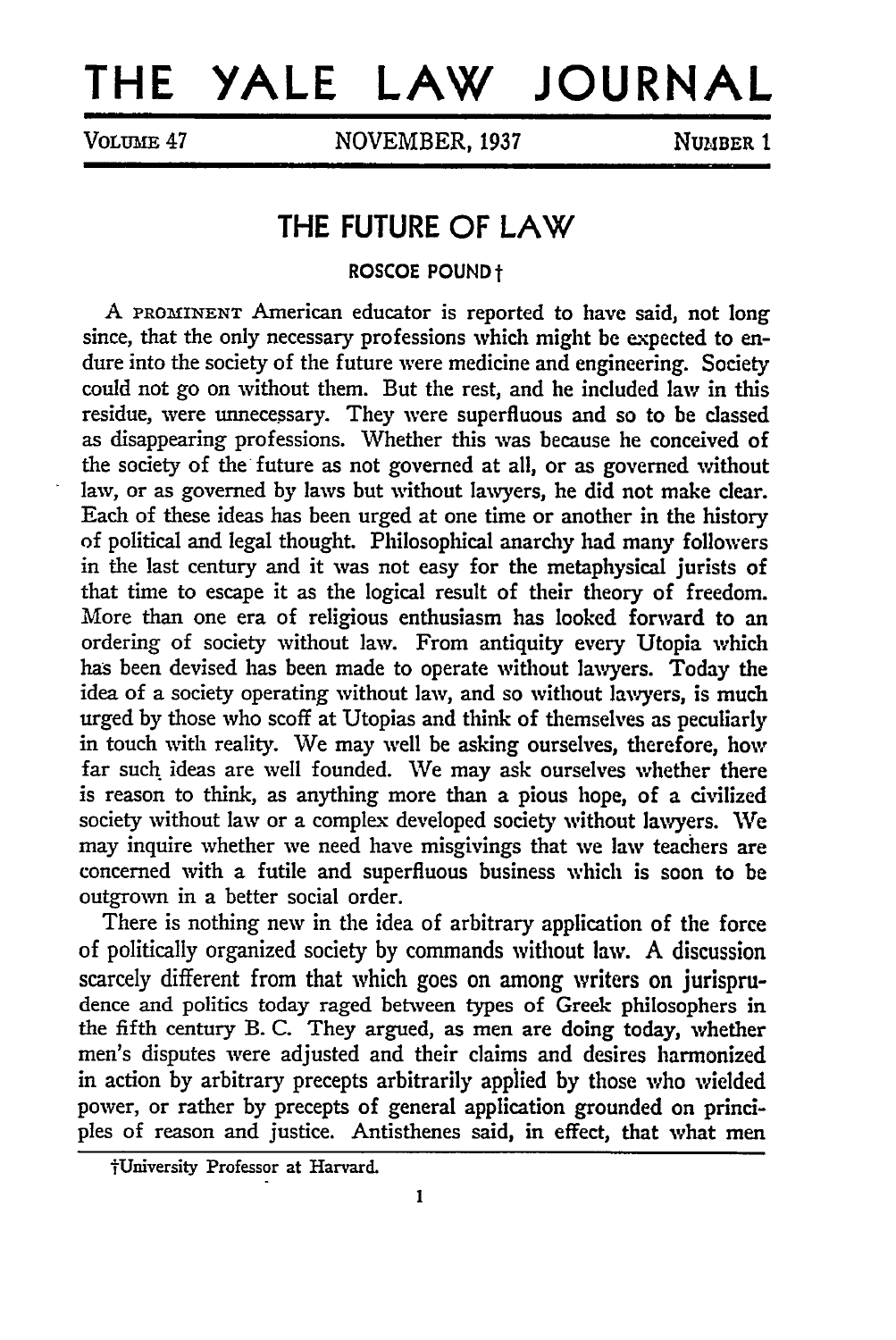had taken to be behind social control in the Greek city state was a result of precepts existing by enactment or custom. Socrates, on the other hand, said social control was a discovering of the reality in relations — that is, of the ideally significant; it was something found, not made. In the seventeenth century Hobbes said that what was right and what was wrong was a matter determined by rules set by the ruler of a politically organized society to his subjects. Grotius, on the other hand, said that reason showed us what the ideal man would do and would not do - what was right and what was wrong - and a law was a rule of civil conduct morally and so legally binding to that which was right.

**A** generation ago the economic determinists revived Antisthenes' way of thinking in a new form. They told us that what men had been calling justice was only the will of the dominant social class, dictated by its self-interest, imposed upon those on whom it was able to impose its authority. Hence law was a body of precepts formulating that will. In the same spirit the realists of the moment, as they call themselves tell us that it is all no more than a matter of what those who wield the authority of politically organized society choose to do. What they do is law because they do it. Likewise today Lundstedt declares that rights are what the law teaches men to claim; men's claims are not the basis of the legal order but the results of it.

All this is a complete negation of what men had sought to do and had believed they were doing from the time of the contact of Stoic philosophers and Roman lawyers to the rise of the economic interpretation in the latter part of the last century. It throws over the ideas of the classical Roman jurists, as well as those of the classical jurists of the modern world, and rejects the conception of a government ruling according to law, which Anglo-American jurists inherited from the Germanic law and American courts have carried out to its logical limits in their version of the characteristic common-law doctrine, the supremacy of the law.

Looking back over 2300 years of this "realism," from Antisthenes to Lundstedt, the advocates of what we may call the "hard boiled jurisprudence" are alike not only in the hard-headed position they assume but also in a confident dogmatism - an assurance that they alone are in touch with reality while all the rest of the world is groping in error and illusion and superstition. But as one looks back upon the corresponding 2300 years of idealism from Socrates to Stammler and Del Vecchio, the advocates of a jurisprudence grounded on reason and ideals of justice are seen to have been quite as dogmatic in assuming that they were thinking on a higher plane and in accord with the eternal verities. At any rate if there is nothing more to law than what the realists see, it is not worth preserving and we may look forward to its eventual

 $\overline{c}$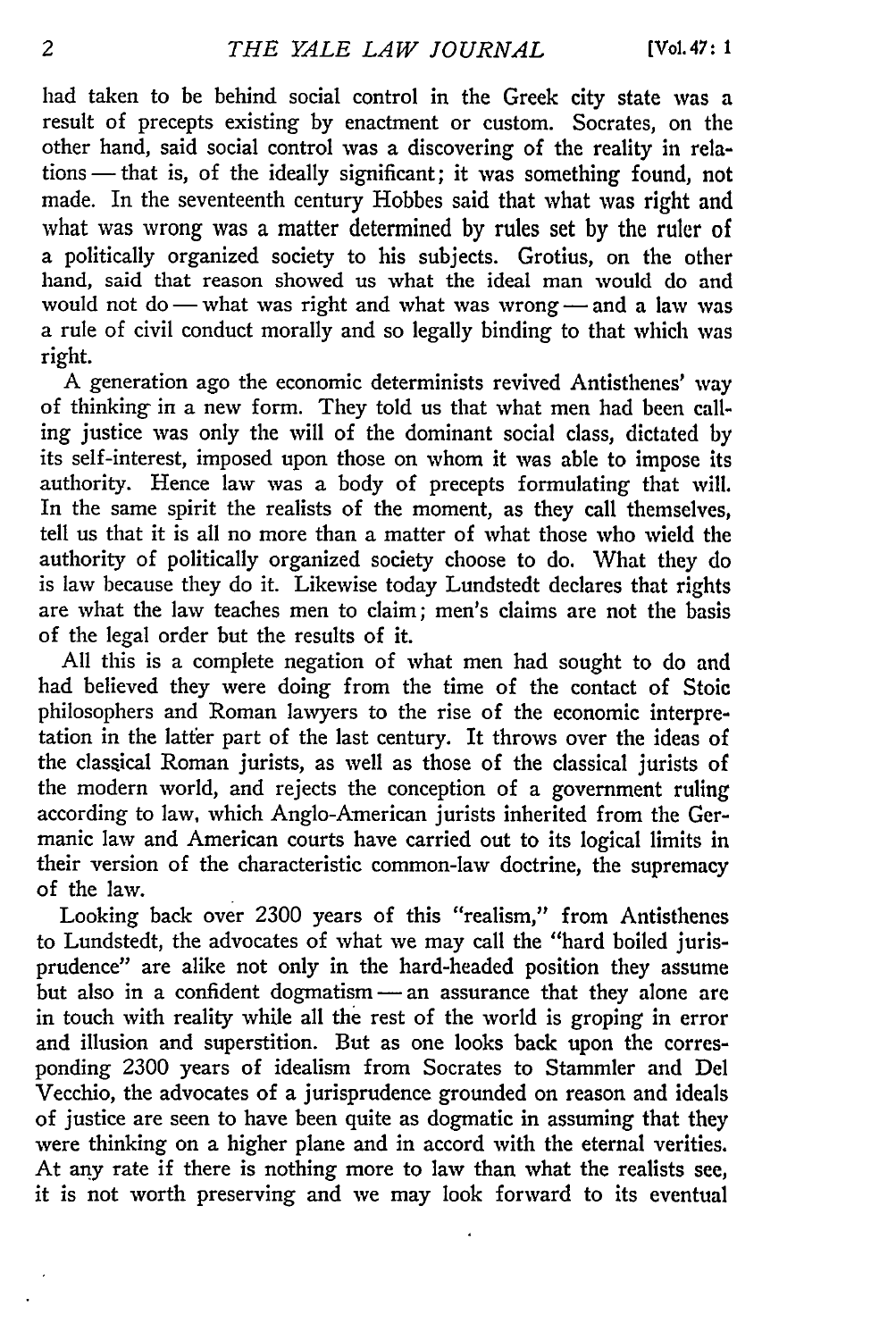disappearance with feelings of relief. The best prophet of the future is the past. Without assuming dogmatically that the one position is more or less "real" than the other, or the one way of thinking on a higher or a lower plane than the other, let us turn to history. What does the history of social control, and more specifically the history of social control through politically organized society, tell us as to the relation of law to civilization? Does it indicate anything as to the probable future of the legal ordering of society and of the systems of authoritative precepts by which that order is maintained and carried on?

But we must be more precise as to what it is about which we are talking. What is the "law" which is to disappear or be superseded? "Law" is a term with more than one meaning. One meaning is the legal order *(ordre juridique, Rechtsorduung),* a special phase of social control through the force of politically organized society; the regime of ordering human conduct and adjusting human relations through a systematic application of the force of a politically organized society. The term had been used in that sense by Rousseau and by Kant and is so used very generally by social-philosophical jurists of today. Another meaning is the body or system of norms or precepts, and the technique of developing or applying them, by which the judicial and administrative organs of such a society feel bound to be and, on the whole, are guided in the application of that force. This has been the prevailing meaning from antiquity to the present generation. **A** third meaning is used, or at least assumed, by many of the realists of the present generation. They are skeptical as to the second meaning, taking the body of precepts to be illusory, and so apply the term to the judicial and administrative processes. There is a suggestion of this use of the term in a famous definition in the Digest of Justinian. Except for that, it is wholly recent.

Let us look at each of these meanings of "law" in relation to our question.

I need not point out that a paramount legal order is a modem form of social control. As compared with kin-organization and religious organization, the political organization of society was long feeble and limited in its jurisdiction. In antiquity it waged a hard struggle to prevail over kin-organization. In the Middle Ages it shared control not unequally with religious organization. Today it sometimes struggles with powerful voluntary organizations. But since the sixteenth century all other forms of organization have functioned in subordination to it and the scope of its authority seems to be extending rather than diminishing. In Western industrial society the last of kin-organizations, the household, is losing legal significance and discipline of children is coming to be in the cognizance of juvenile courts. Whether property dedicated to religious worship is being used according to the tenets of the organization endowed has come to be passed on by courts of equity. Expulsions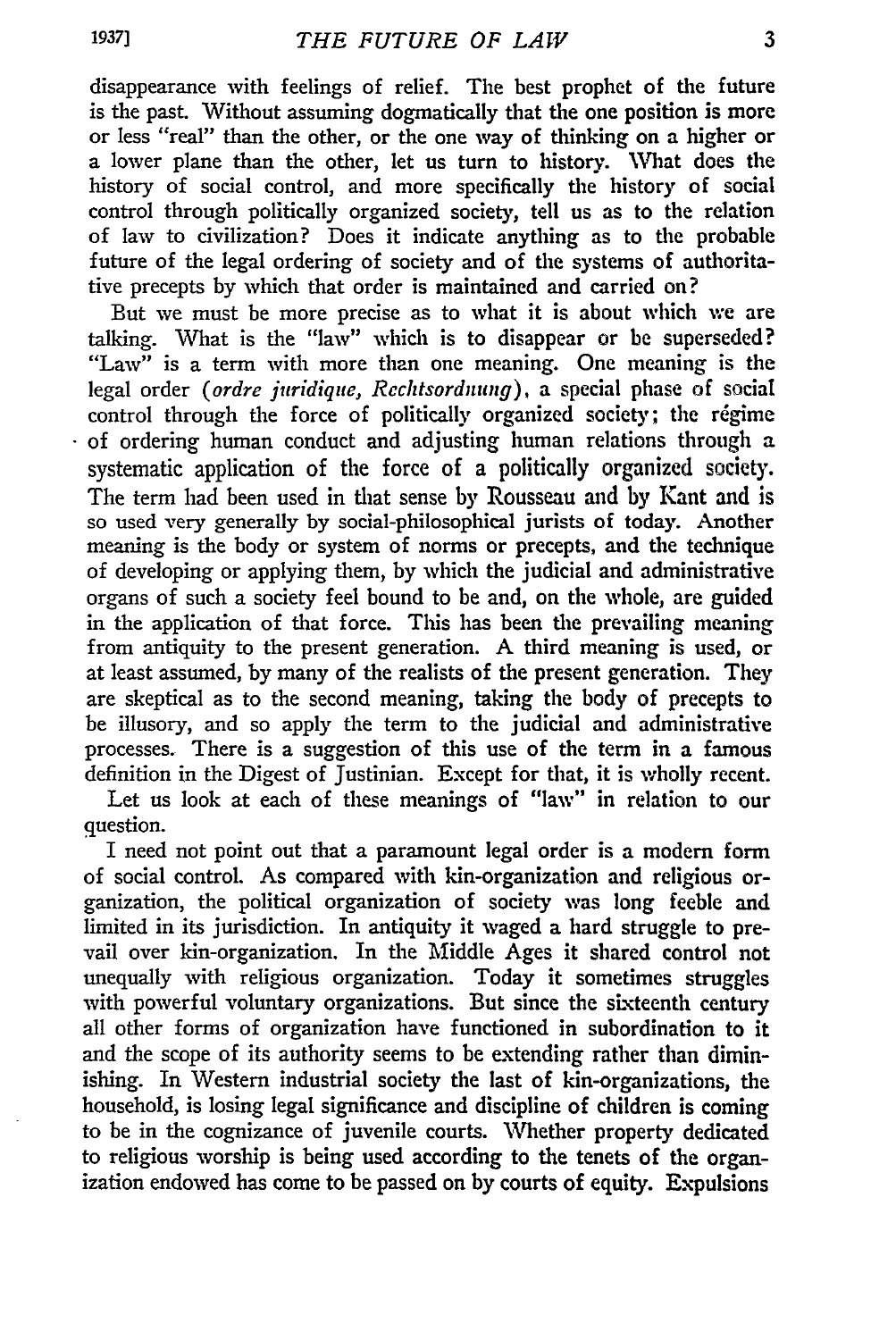from clubs and unions and trade organizations are reviewed **by** judicial tribunals. Nor does the vitality of the legal order seem to be connected with or dependent on any particular economic organization of society. It grew strong under kin-organization. It prevailed over religious organization in the relationally organized society of the Middle Ages. It established a substantially complete paramountcy under the.individualist competitive organization which culminated in the nineteenth century. **If,** as some believe, the latter is about to be superseded **by** some sort of occupational group organization, there is nothing thus far to show that such an organization can maintain itself without a legal order,

Jurists of the nineteenth century identified law in all its senses so thoroughly with the régime of free competitive acquisitive self-assertion, characteristic of that century, that many assume that in order to attack that economic régime they must also attack law.

What, then, of the second sense of the term "law"? How as to the body or system of norms or precepts and the technique of developing and applying them which has gone **by** the name of law since the writings of Greek philosophers? Law in this sense may be looked at from more than one standpoint. We may think of a body of authoritative norms of conduct, or of decision, or of administrative action, or of counseling those who seek advice. According to the function which has the most economic significance in the time and place, men have defined laws from one or another of these standpoints. Or instead we may look at law in this sense from the standpoint of how the norms or precepts come into existence or acquire their authority. Thus we may have a legislative theory of them, as a body of commands of a sovereign. In origin this is a theological-political theory. It goes back to a conception of a supernatural lawgiver, a magnified Justinian, legislating for the universe, and of human lawgivers in His image. Recent theories of laws as threats are only modifications of this. Or we may have ethical-rationalist theories of these norms or precepts as a body of formulations of reason declaratory of right and justice, or historical theories of them as a body of formulations of experience of life carried out into formulations of experience of adjustment of human relations, or consensual-political theories, of them as a body of agreements of men in a politically organized society as to how they should live together in that society.

**My** argument does not depend upon acceptance or rejection of any of these theories as the one necessary foundation of a science of law. But it may be well to notice two theories of law chiefly urged today **by** those who are skeptical as to the significance of law in the second sense of that term. Recent analytical jurisprudence has tended to think of law in this sense as a body of threats. **A** law is a threat of some particular application of the force of politically organized society in case a certain situation or state of facts comes, or is brought to the notice of,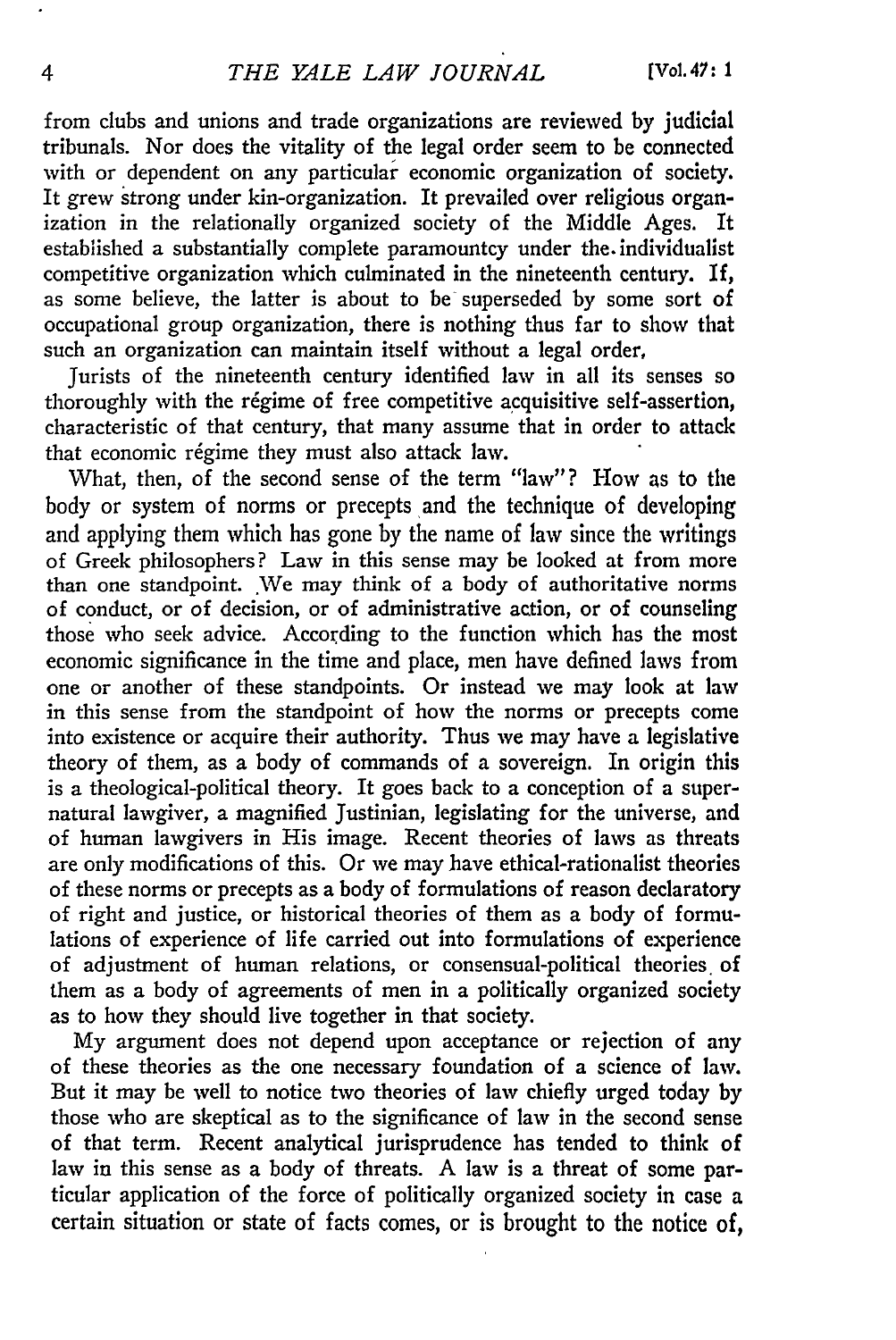$\overline{z}$ 

officials. Certainly this is one way of looking at them. Yet I-can not but feel that the English analytical jurists are quite right in holding that they are threats only because tribunals and officials are expected to and normally will act in accordance with them. So also of the prediction theory of the nature of a law; a theory urged by Mr. Justice Holmes which has had much vogue of late. Really a law is not a prediction, but rather, as Mr. Justice Cardozo has pointed out, a basis of prediction, and laws are bases of prediction and on the whole very reliable bases of certain prediction because tribunals and officials are expected to, feel bound to, and will normally act in accordance with them. Indeed one would not need to notice these theories specially were it not that the Neo-Kantian left, which is very strong in the science of law of the moment, carrying Stammler's later logicism to the extreme, has come to think of law as something quite as arbitrary as the law conceived of **by** the economic determinists. Laws are threats, and the law making and law enforcing agencies of a politically organized society may threaten anything. Spiropuolos, indeed, says we may set up any postulates we like. Arbitrary of arbitraries, all is arbitrary. For a season, post-war political and legal thinking, regarding reason and principle and rule as illusions, turns to absolutism. But legislative absolutism is nothing new and, except for constitutional limitations judicially enforced in the United States, has not been supposed to be incompatible with law. And as to administrative absolutism, it has obtained again and again in times and places of high legal development, as in the Roman Empire after Diodetian, the French monarchy of the age of Louis XIV, and the Napoleonic empire.

Thus far I have assumed with the analytical jurists that law, in the second of our three senses, is a body of laws and hence that theories of a law are sufficient theories of law. In truth, however, there is more in law in that second sense of the term than any of the analytical theories take account of. I have already taken the liberty of adding to the analytical conception of a body of laws an element of technique of developing and applying them **-** an element of a technique of finding in or from them the grounds of deciding particular controversies or reaching particular determinations. One must go even further. Vithout going so far as the historical jurists who would include all social control under the term "law," or as Ehrlich's sociological theory of law as the inner order of groups and associations, or Malinowski's anthropological theory of primitive differentiation of obligatory norms of conduct - confining ourselves to what Austin calls matured or developed law, and from the strictest analysis of it, we must recognize alongside of laws and as part of law not only a technique but a taught tradition of doctrines and ideals which make it possible for laws to function effectively -- which make it possible to achieve justice **by** means of them. Mature or developed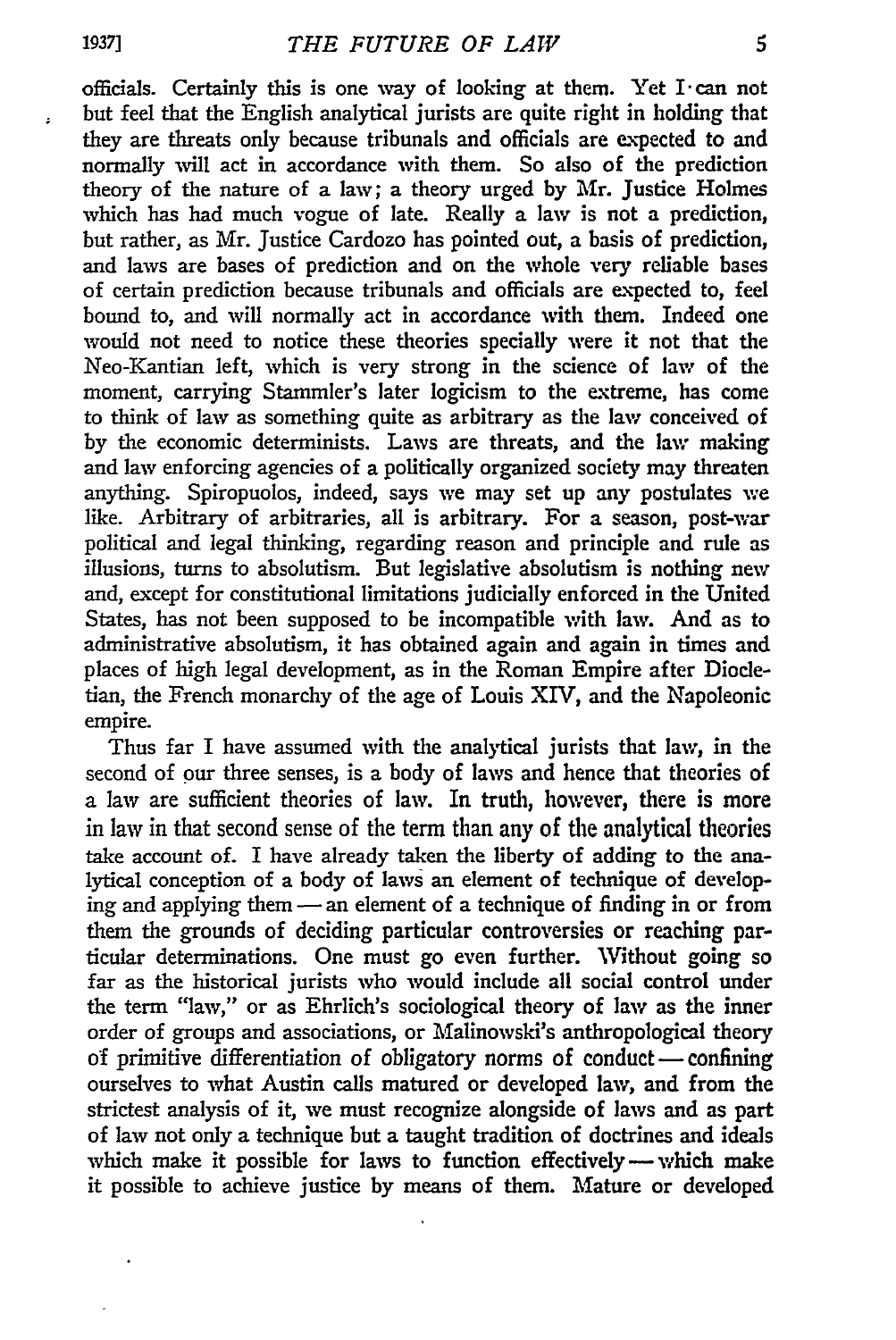law postulates more than a state, a politically organized society with an authoritative lawmaking organ and permanent tribunals. It postulates also a profession of lawyers, not merely advocates and agents for litigation, but doctrinal writers and teachers developing and expounding and handing down a taught tradition. It is the rise of such a profession of lawyers, giving us law as well as laws, which is the significant event in legal history.

In Roman law the turning point came with the development of the jurisconsult, counselor and teacher. The enduring part of the Roman law, the part which has been a quarry for lawgivers and jurists ever since, was his work. The modern Roman law is the product of juristic academic teaching, and no modern code would achieve its purposes if it were not developed and expounded and applied in the light of that taught tradition. We commonly think and speak of the English common law as the work of the judges in the king's courts. But the Inns of Court, societies of lawyers- practitioners, teachers, and students working out and handing down a taught tradition- go back almost to the beginning. It was this development and teaching of a tradition which made the work of the common-law courts possible. So, too, in the United States. The common law which we received and made the basis of the law in all but one of our states was not legislative. It was the English tradition given shape for our conditions by teachers and doctrinal writers whose labors bore fruit in a settled course of judicial decision. It is the future of such taught traditions of which we must be thinking.

Turning now to the third meaning of the term "law" - the judicial and administrative processes - skeptical neo-realism insists on giving law this meaning because by doing so it can eliminate from its science of law all questions of what ought to be, all disputes as to canons of value, all system and principle and reason. Thus the realists bring us to an objective observation of what actually takes place judicially and administratively, assuming that it actually takes place as a series of independent actions, as a matter of individual courses of behavior. To them law is whatever is done officially. The officials may do as they choose. What they choose to do, when they do it, becomes law. But it is not meant by this that it becomes something binding on them or on other officials in another case or on another occasion. What will be done in that case or on that occasion will be an independent bit of judicial or administrative behavior. There is nothing but a process of judging and administering.

No one conversant with legal history can deny that there have been recurrent eras in which for a time men resorted to justice without law while a taught tradition was being reshaped or eked out to the exigencies of a social or economic transition. In Anglo-American legal history the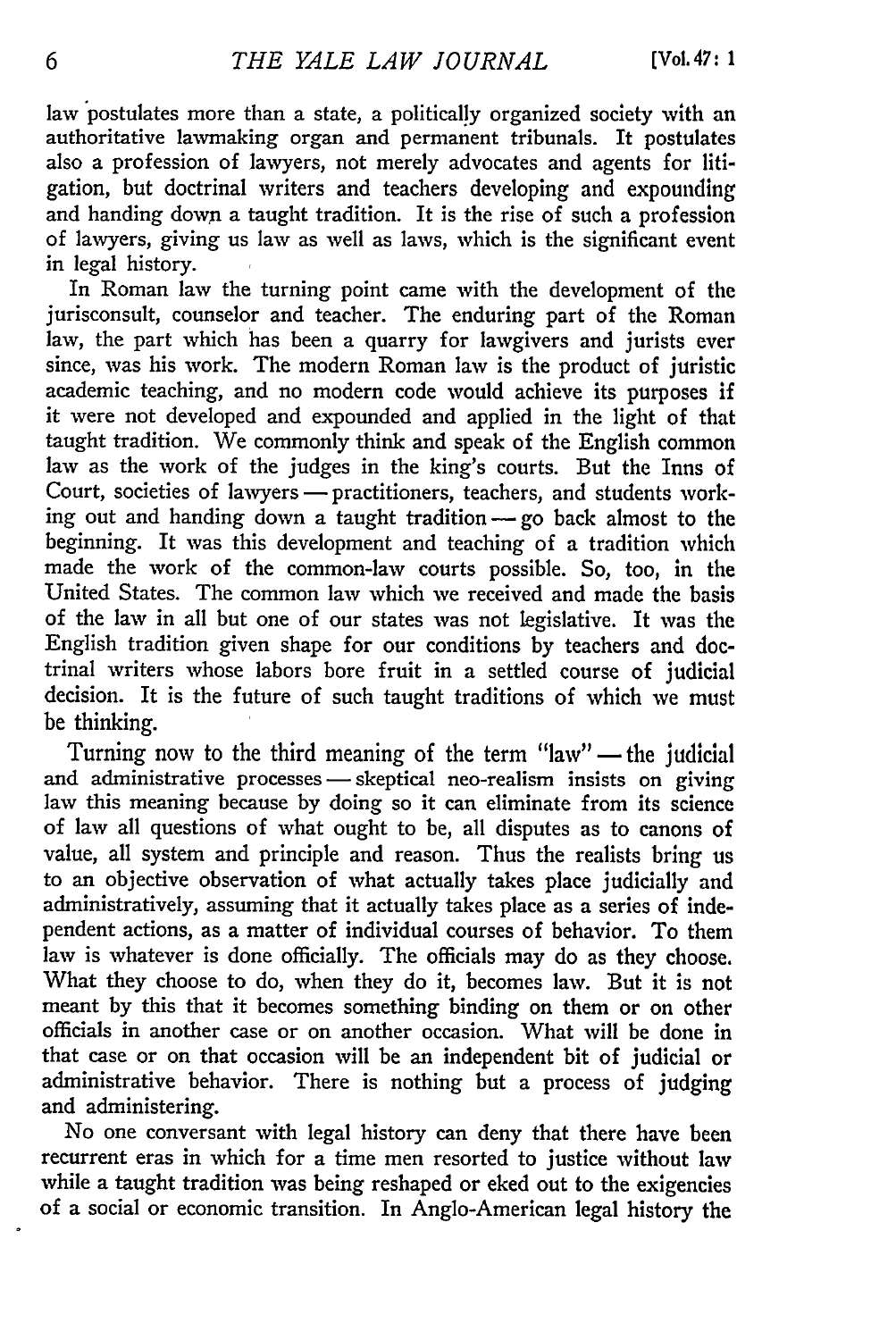rise of the Court of Chancery is a conspicuous example. It should be noted, however, that the equity of the Court of Chancery crystallized into a taught tradition and was merged in the taught tradition of the common law. Legal history abounds in other examples. Moreover today in the United States, where administrative boards and commissions have multiplied in the present generation and have seemed at times to be operating according to the realist theory, the older commissions are developing a crystallized practice and course of determination in all ways parallel to the process that went on in equity. The reports of the Interstate Commerce Commission, and those of more than one state industrial commission, have come to resemble reports of common-law tribunals and to be used in the same way as those of the latter.

Let us not be deceived by the names "realist" and "realism" which the juristic left applies to itself and to its doctrine. "Realism" is a boast, not a description. The English analytical jurists spoke in the same way of a "pure fact of law" as that with which they were concerned, while others were in the clouds concerned with speculations as to right and justice and ideals. In the same way the positivists spoke of "observed and verified fact" on which they were proceeding, while their contemporaries were playing with philosophical theories. Every school of jurists which has arisen in reaction from some dominant philosophy has thought and spoken of itself in this way. Reality in such a connection means significance. Significance in the judicial and administrative processes is not to be found in occasional aberrant behavior but in the habitual, normal, predictable, reasoned behavior of the tribunals.

Whereas Kant thought of the legal order as a condition, Kohler thought of it as a process, in that respect anticipating recent realism. But the régime and the processes by which it is maintained should not be confused. If we must call the process by the name of "law," our question becomes whether we are to regard law as the application of the force of politically organized -society, or of those who apply it in the name and by the authority of that society, no matter how the individual official goes about it, or, on the other hand, we are to think of a systematic and orderly application of the force of such a society, guided by a body of norms or precepts developed and applied by an authoritative technique. Legal history leaves us in no doubt where significance, and so reality, is to be found as between these two ideas.

**A** society without social control is hardly conceivable. What, then, is to take the place of law, in any or all of the senses of the term? Three substitutes have been dreamed of or attempted: first, a régime of just men deciding each case for itself by the light of nature and according to their individual sense of justice for the time being; second, a régime of free contractual self-determination; and, third, a purely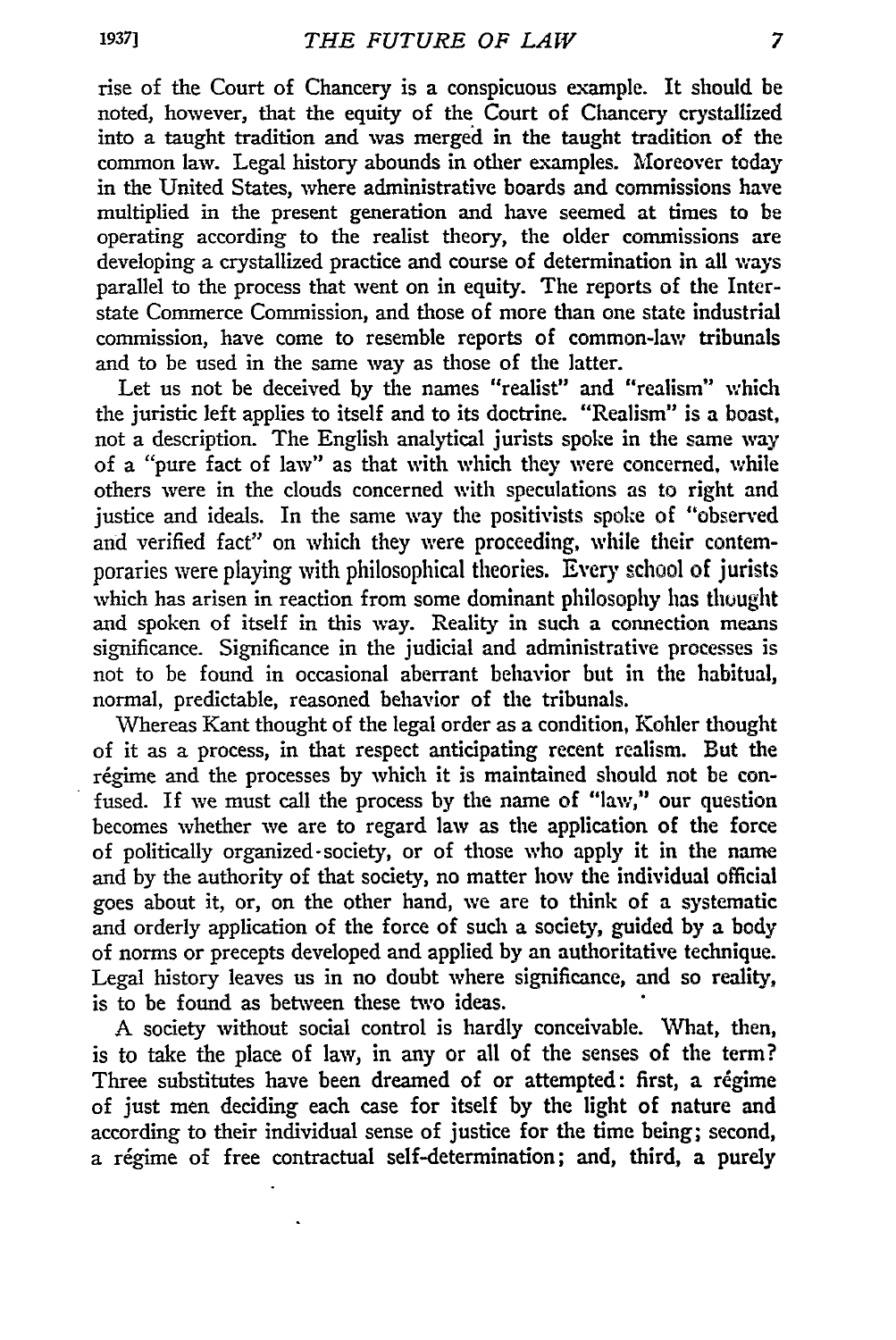administrative régime proceeding on the basis of intuition developed by experience. Let us look at each of these.

As to the first, one thinks at once of the wise and just king administering justice in person - of Solomon, of Harun al Raschid, of St. Louis under the oak at Vincennes. The English chancellor, who decided at first *ex aequo et bono,* with no law to guide him, was the representative of a king doing justice personally in exceptional cases. The last representative of this judge-king, I suppose, is the magistrate with a petty jurisdiction, applying his unaided good sense to causes too small to justify the costly and elaborate operations of the ordinary tribunals. But today royal justice is obsolete, equity has long crystallized, and a better system of inferior courts is everywhere replacing the old-time squire. In the formative era of American law more than one Commonwealth tried the experiment of associating lay judges with the law judges or of putting laymen on the bench in their highest courts. It was not long before the exigencies of the economic order led to exclusively lawyer-manned tribunals, even to the extent of choosing lawyers to be lay judges.

Yet the notion of a non-technical justice administered on the sole basis of common sense has a strong appeal to the public. In the United States recently the backwardness of procedure in our chief commercial state and that dilatory, expensive, and capricious institution, the civil jury, eminently unsuited for commercial litigation, has led to a great development of commercial arbitration. Every trade, every craft, every occupation has its organization with elaborate provisions for arbitration of all disputes, and there has been much legislation everywhere providing for enforcement of such arbitration agreements and enforcement of awards. An arbitration association is active in pushing such legislation and in promoting arbitration on every hand. It has records of a very great number of arbitrations. But it persistently refuses to allow study of or access to these records lest a body of precedents might grow up and arbitrators might begin to act uniformly and predictably. Every endeavor is made to insure that each case be treated as unique and that no habit grow up of applying reason to experience. This but repeats the attempts in the beginnings of our polity to have a non-technical lay justice, and recent studies of commercial arbitration in action indicate that in the end there will be the same result.

Those who inveigh against systems of law and would set adjudication more at large, do not appreciate how a change anywhere in a body of norms or precepts for the guidance of tribunals may have effects at many other points and hence how much the stability of the economic order may be disturbed by setting at large the determination of questions which at first sight have no such implications. Consider, for example, a matter which a new type of labor disturbance is likely to bring before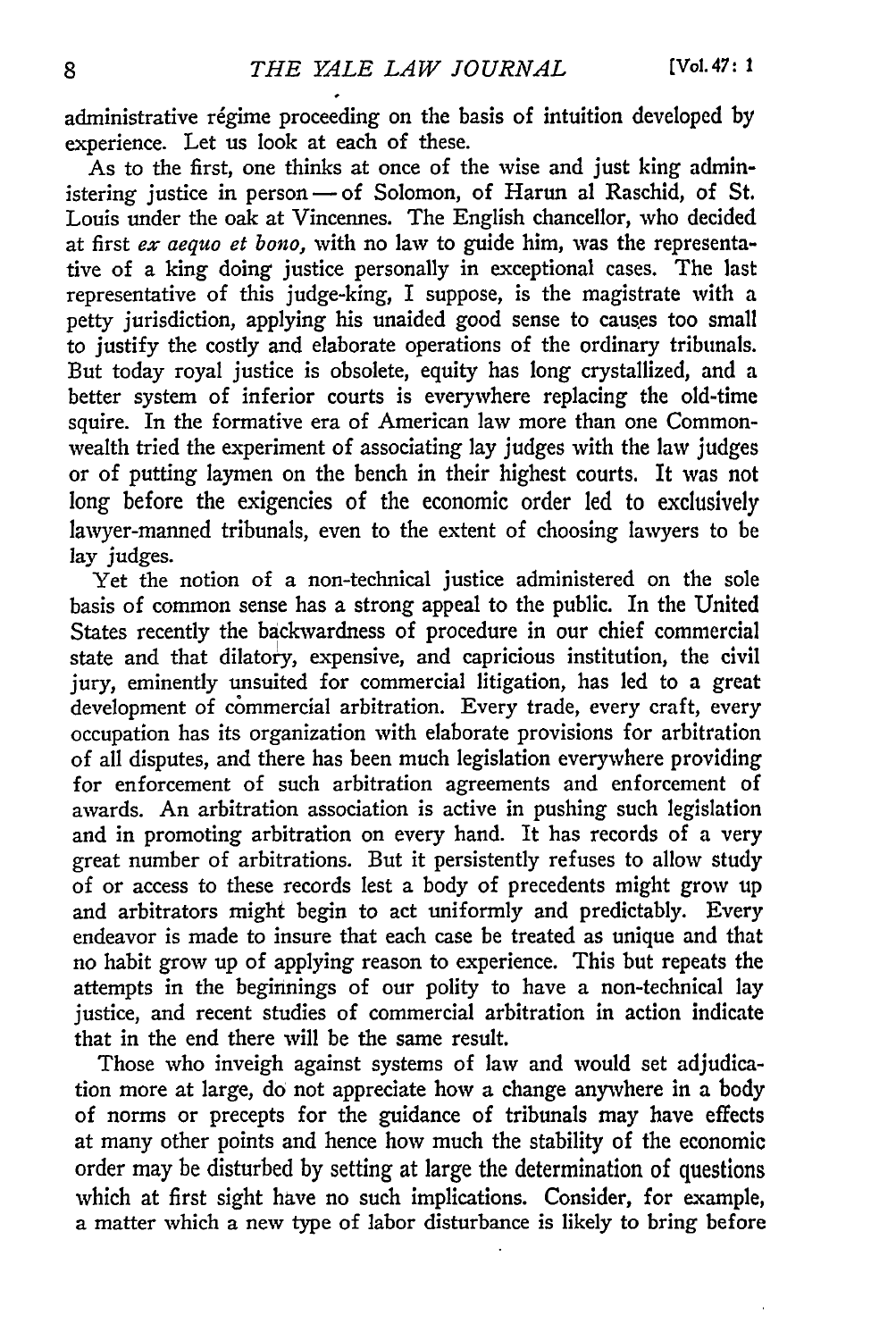American courts as a pressing and difficult series of questions. For some time it has been apparent that the industrial laborer claims a vested right in his job. Recently the sit-down strike asserts a vested right of the employee in the locus of performing the job. Along with these things comes the legal institution of compulsory collective bargaining. An organization of employees determines who shall be employed. The employer's relation is with the organization only. If these claims and this institution stood by themselves it would not so much matter. But the general security is maintained by two long settled doctrines which proceed on quite another basis. If an enterprise is carried on by means of employees and those employees so conduct themselves as to maintain or create a public nuisance, at common law the employer is criminally liable. He must at his peril so control his employees as to prevent injury or danger or annoyance to the public. So also if the employees, in the course of their employment, injure a third person. The employer is civilly liable for the damage. He must control his employees at his peril. But how can he do this if he has no control of the relation, of the choice of personnel, or even of the terms of employment? What is to become of the common-law safeguards of the public or what is to take their place? No layman, simply because he is wise and just can pass on causes involving such questions in such a way as to maintain a complex social order. No man simply because he is just can decide the many cases where the incidence of liability has to be determined as between persons equally culpable or equally blameless, or as to which the main difficulty is that there are no clearly applicable precepts of morality or settled moral principles.

Two examples may be given. One of the difficult problems of civil liability arises where an injury results from negligence both of the actor and the person injured. No thoroughly satisfactory rules for such cases have been devised, nor, in all probability, can be devised. Reason applied to experience has indicated certain practically workable rules. **-**No one could hope, off hand, *de novo*, to work out as good, much less better, solutions. Again: Where one man, innocently and in good faith adds his skill and labor to another's materials to produce a new thing, jurists and lawmakers since the classical Roman law have devoted their ingenuity to discovery of a just and practicable rule as to who is to be the owner. The economic order requires that ownership shall not be uncertain. The property must be in one or the other. But the two schools of the classical Roman jurists urged different rules, and Justinian chose a third. The modem codes have not agreed, and the common law authorities have not agreed better. Any rule must be somewhat arbitrary for such cases; yet there must be one rule, uniformly applied in each jurisdiction, if the security of acquisitions and security of transactions, on which the economic order rests, are to be maintained.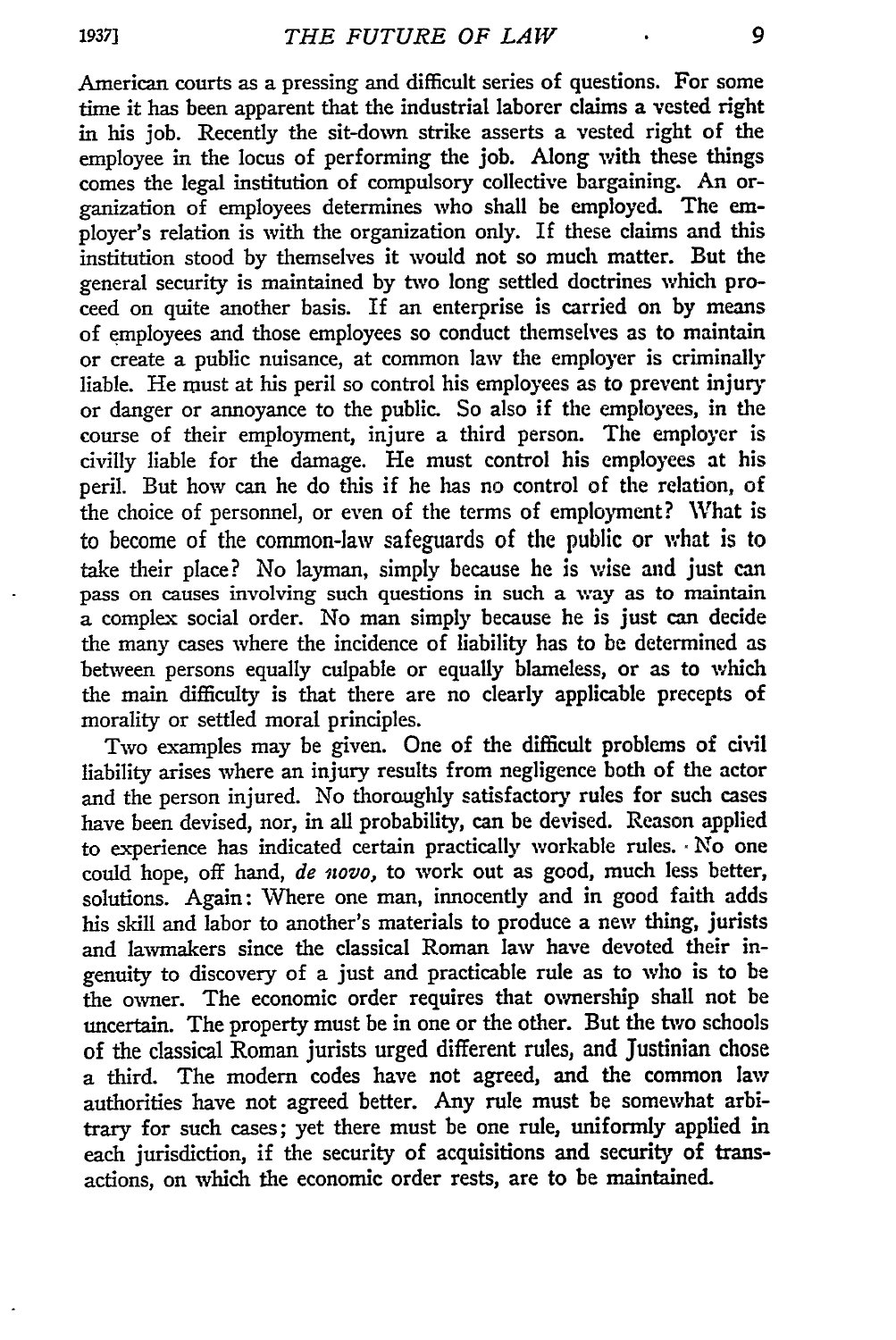I do not overlook the Marxian idea that abolition of private property will do away with the need of law; that law is required only to maintain the position of a socially and economically dominant class, and that with the disappearance of classes, when property is abolished, there will be no conflict of claims and desires requiring legal adjustment. But the Marxian idea postulates, first, that there will always be enough of all the desirable material goods of existence to give each as much as he will desire, so that no contentions as to use or enjoyment can arise. Second, it postulates that there will not be conflicts or overlappings of the desires and demands we catalogue as interests of personality, or that they will be so simple as not to require more than a common-sense determination for each individual case. There is nothing in experience of human relations in a complex society in a crowded world to warrant faith in either postulate.

**A** second substitute for law, a regime of free contractual self-determination, a regime in which rights and duties were to be fixed and relations adjusted **by** free agreement of those concerned, was much urged and for a time widely believed in, in the nineteenth century. It was thought that free contract, free self-determination, was the ultimate end of social development; that a progress toward the fullest régime of free contract was indicated alike **by** history and **by** metaphysics. This idea presupposes the sanctity of promises; that promises'will carry with them their own fulfilment and will need no enforcement. It rejects Hobbes's proposition that covenants without the sword are of no avail. Today we are much less sure of a universe ruled **by** contract. Recent thought is not willing to hold a promisor to fulfil his promise even to loss of his shirt and trousers **-** *usque ad saccum et peran.* It expects the promisee to take at least part of the risk. Indeed, some of the realists of today go so far as to rate a promise as a mere prediction, and the growing commercial practice as to cancelling orders suggests this as a view which is gaining ground. Moreover the whole course of legal development in the past fifty years has been away from a regime of free contractual self-determination. There has been a growth of judicial review on legal principles in case of expulsions from clubs and associations and unions. There have come to be legal prescribings of the contracts which may be made and of their form and content, as, for example, standard policies of insurance. There has come to be a great body of prohibitions of certain classes of contracts and of restrictions upon free contract in an increasing number of relations. Reference can be made to the limitations upon contracts of public utilities and upon contracts in the relation of employer and employee. The movement has not been toward a diminished area of the legal order. The scope of law has continually extended. There has not been increasing free self-determination by con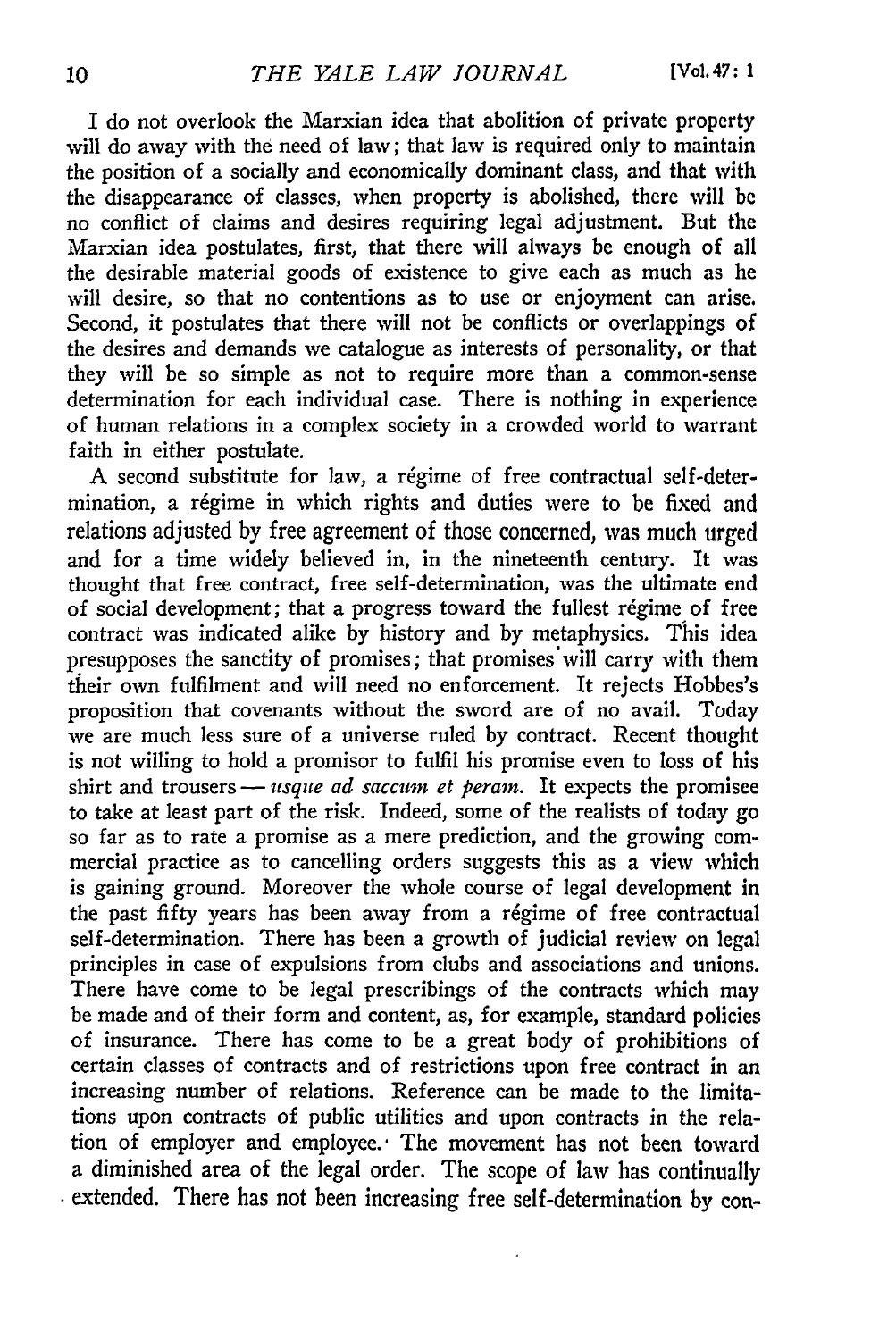tract. The scope of free contract has continually diminished and the domain of rules of law has expanded.

Today we hear chiefly of an administrative régime, a régime of official orders for each situation and each controversy, as a substitute for the régime of law and laws judicially applied. Writers on public law from the analytical standpoint began to urge this, as a corollary of their conception of the state, a generation ago. Jellinek and Laband indicated such a theory, and the economic-juristic adviser of Soviet Russia took it over and developed it. In the socialist state, we are told, there is to be no law; there is no law *(droit, Recht)* ; there is only one law *(loi, Gesetz);* that there are no laws *(lois, Gesetzae),* only administrative ordinances and orders. But the setting up of a plan, to which, we are now told by the Russian writers, it is the "sacred duty" of every economic organization, of every soviet manager, and of every toiler to give full support, has shown the futility of such an idea. After all, there proves to be something systematic and orderly to which men are to be held and not a mere series of independent administrative acts.

**A** somewhat similar idea has been urged of late in Italy. There men have set up, or are setting up, what they call a corporative state in which the occupational group is to be the unit instead of the individual man. In such an organization of society, we are told, disputes will be adjusted by committees of the occupational group, or, if controversies arise between members of different groups, by a general committee in which the different groups are to be represented. One is reminded of the régime of kin-group discipline and of the king determining disputes between different kin-groups and between kin-groups and kinless men in the earlier societies of antiquity. It is noteworthy that law grew out of this process, and if the process is repeated, law may grow out of it again.

One must admit that there has been a marked growth of administrative justice in the English speaking world in the present century. But in the United States, at any rate, it has not been wholly due to the development of an industrial society. With us, jury trial of civil cases and a hypertrophy of civil procedure have driven men to find simpler and speedier agencies of justice for the time being, just as in Tudor and Stuart England there was for a time resort to administrative tribunals rather than to the courts of law until the latter had outgrown some of their medievalism.

Let me look at the question from another standpoint. The starting point in such a discussion must, I submit, be the idea of civilization; the raising of human powers to their highest possible unfolding, that is, the achieving of a maximum of human control over external nature and over internal nature, or human nature, for human purposes. Thus there are two sides to civilization, a conquest of external nature and harness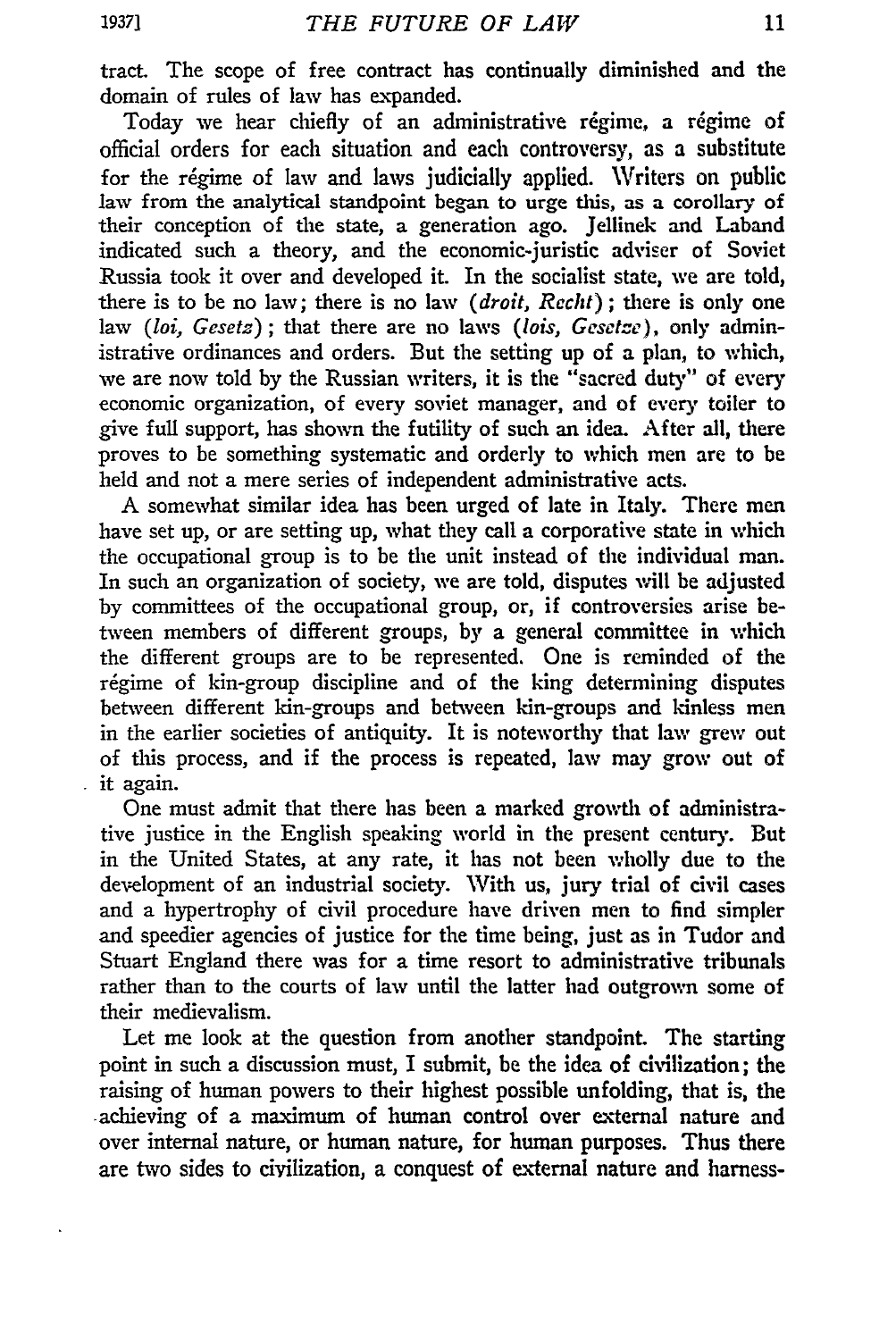ing it to man's use, and a conquest of internal nature, a restraint of individual anti-social conduct and a constraint to what is required for an effective division of labor, without which no considerable subjugation of external nature is possible. It is true some forms of recent skeptical realism seem to deny the possibility of this subjugation of internal nature. It is thought to be psychologically a chimera. But the whole history of civilization may be vouched to the contrary.

At bottom it is the problem of the legal order to reconcile or adjust conflicting and overlapping human desires or demands or claims so as to secure as much as possible of the whole scheme of human interests with the least friction and the least waste. Indeed this is more than the problem of the legal order. It must be the problem of any order which may somehow, somewhere, sometime arise to supersede it.

Legal history shows a steady progress in two respects, first, in the widening of the circle of recognized interests, and second, on the whole, in an increasing certainty, uniformity and consistency in the administration of justice. The economic order demands stability, but life is change, and the exigencies of life call continually for change in the law which is to be applied to life. The economic order calls for generalized precepts in order to insure certainty, uniformity and consistency without which division of labor and co-operation in great enterprises are not practicable. The individual life calls for an individualized justice. Thus a balance between judicial justice and administration seems to be indicated, and such a balance has been achieved **by** law.

There have been eras before in which men have thought to supersede law or even more ambitiously to supersede **law** and government. Today the idea is to supersede law without superseding government. Certainly, if civilization is to be maintained, we can not supersede social control, and law has proved the most effective agency of social control. Colonial New England dreamed for a time of a theocracy. There was to be a code of laws in conformity with the word of God. The philosophical anarchists thought to substitute a regime of contract. Marx believed we could substitute a régime of common ownership. But those who are seeking to carry his idea into practice now find they must maintain it **by** government and must maintain the government **by** something increasingly like law. May we not confidently expect that dictators, adjusting relations and regulating conduct by means of administration since they can not administer in person in modern society, will find the rooted human antipathy to having one's will subjected to the arbitrary will of another driving them to require their administrative agents to carry on their functions according to law? The ideal of co-operation, which many now hold is replacing the nineteenth-century ideal of selfsufficient individuals in a. society of free competitive self-assertion, does not involve doing away with law. The co-operation will have to be